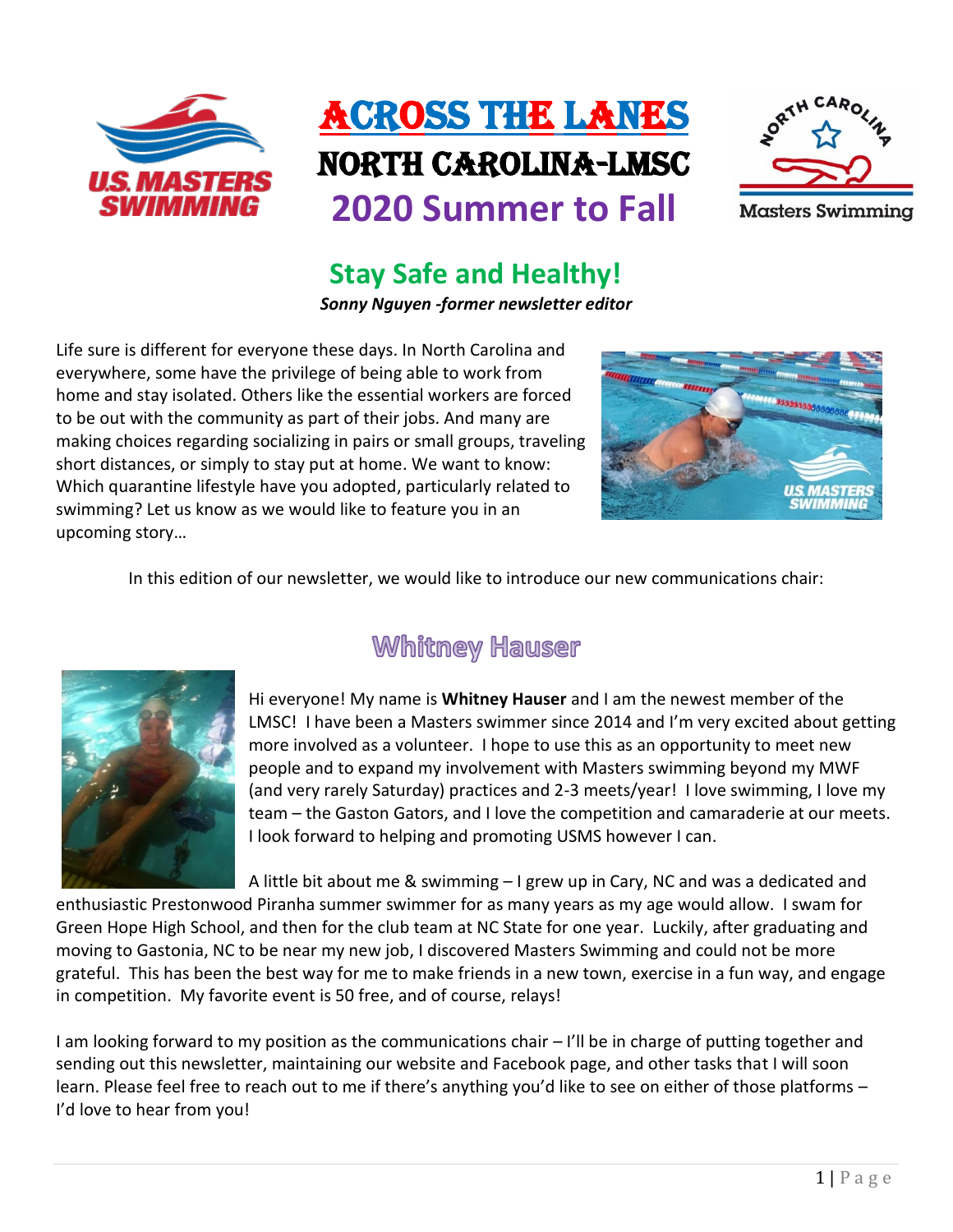## **The Best Oil-Free Hummus**

Here's something to snack on while you read through the newsletter. This is the easiest hummus recipe I've found. It's made in a blender, so it gets way smoother than ones I used to try in my food processor. And there's no oil, so no guilt!



Recipe from <https://highcarbhannah.co/recipes/the-best-oil-free-hummus/>

### **Hummus Ingredients**

- 1 15oz can garbanzo beans
- 1/2 cup aqau faba
- 3 garlic cloves
- 3 tbsp tahini
- 1 lemon juiced
- 1/2 tsp salt
- 1/4 tsp paprika
- 1/4 tsp cumin

#### **Instructions**

- 1. Drain your garbanzo beans into a bowl and save the aqua faba (liquid) from the can.
- 2. Add all of your ingredients into your blender.
- 3. Blend on high for 2 minutes. You want the hummus to be very creamy and fluffy.
- 4. Place in an air tight container and store in the fridge for up to one week.

### **What is included in this 2020 Summer to Fall Edition of our Newsletter?**



- Chairwoman Corner *with Kristen Jeno*
- COVID Relief Proposal
- Fitness Article
- Our Featured Members: Chandra Barck and Jamie Miller
- USMS and North Carolina LMSC-sponsored swimming programs
- Board of Officers, and introducing Lisa Hoff
- Upcoming Masters Swimming Events

*You can contribute to our next North Carolina LMSC Swimming Newsletter: swim stories, favorite workouts, interviews, open water or pool training techniques, nutritional recipes. All ideas are welcome!!*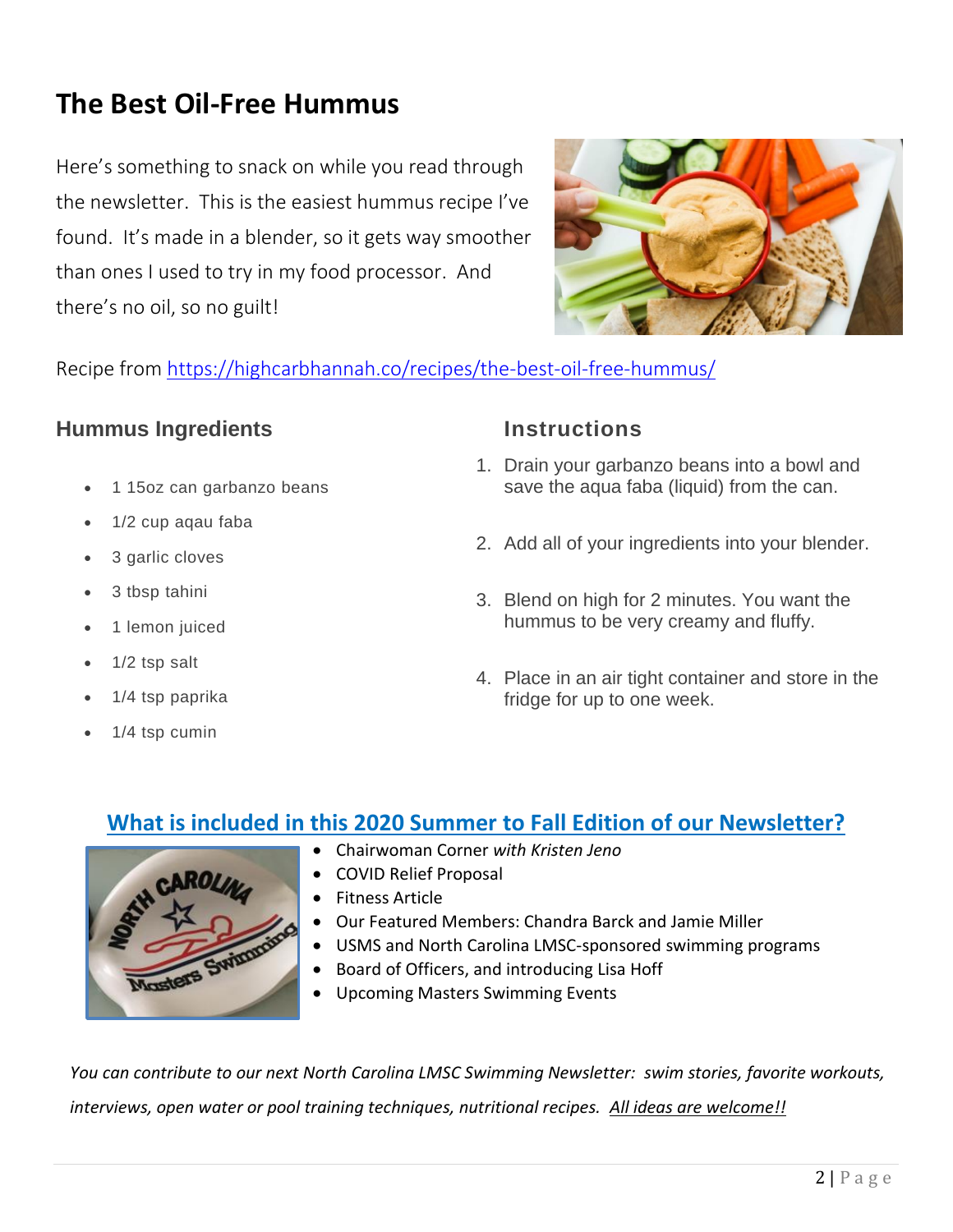### We're still in this Together

*By Kristen Jeno*



**Kristen Jeno** *(NC-LMSC Chairwoman):* Swimmers of North Carolina can you believe it's already the end of the year? 2020 will be a year we never forget for many reasons, yet it's been a year to develop new ways of living and to find creative ways to keep swimming. We can't thank you enough for believing in the sport of swimming and it's incredible value to live life in a healthy and team bonding

environment. We've been working hard to get the COVID Relief Program up and running (thanks Trey!!) allowing us to take care of you guys in a time of need. Keeping your team together and active is very important to us, so please know that we are here to help and serve you.

While events are happening, they are happening in a very reduced capacity. Keep your eyes out for updates leading into 2021 as we are trying to restore normalcy. Keep training and swimming as that will bring in positivity, good health, and the hope of competing once again.

We added some NEW board members!! Our board requires 11 members at all times and with Todd leaving for a new career in Florida we've shifted Sonny to Treasurer/Webmaster, thank you Sonny! Whitney is now our Communications Chair and our newest (recently elected member) Lisa Hoff has joined the team as Open Water Chair.

November starts the beginning of the 2021 registration period and we've adopted the new Unified Fee concept. What does this mean? The unified fee structure allows for simplicity across the US. USMS 2021 individual memberships are \$60 for every state, however, each state operates individually still. The benefits will be improved efficiency, better marketing, simplified processes, and the ability to focus on resources primarily on building membership value locally.

I'll end on why swimming is the best sport ever:) Swimming can reach so many people and be enjoyed by people of all ages. It can transform lives and tackle a number of the problems facing society in a way that no other sport can. Swimmers report on average 6.4% healthier than non-swimmers which is comparable to 12 years younger. Ever thought about swimming outdoors? You should definitely give it a try. Swimming outdoors generates more than double the happiness of swimming indoors. Women and girls benefit the most:) Swimming more than doubles their self-confidence. Most importantly, swimmers are more likely to be socially connected and have more friends. Relationships are so important and give us all a purpose and meaning in life. KEEP SWIMMING and grab a friend to join.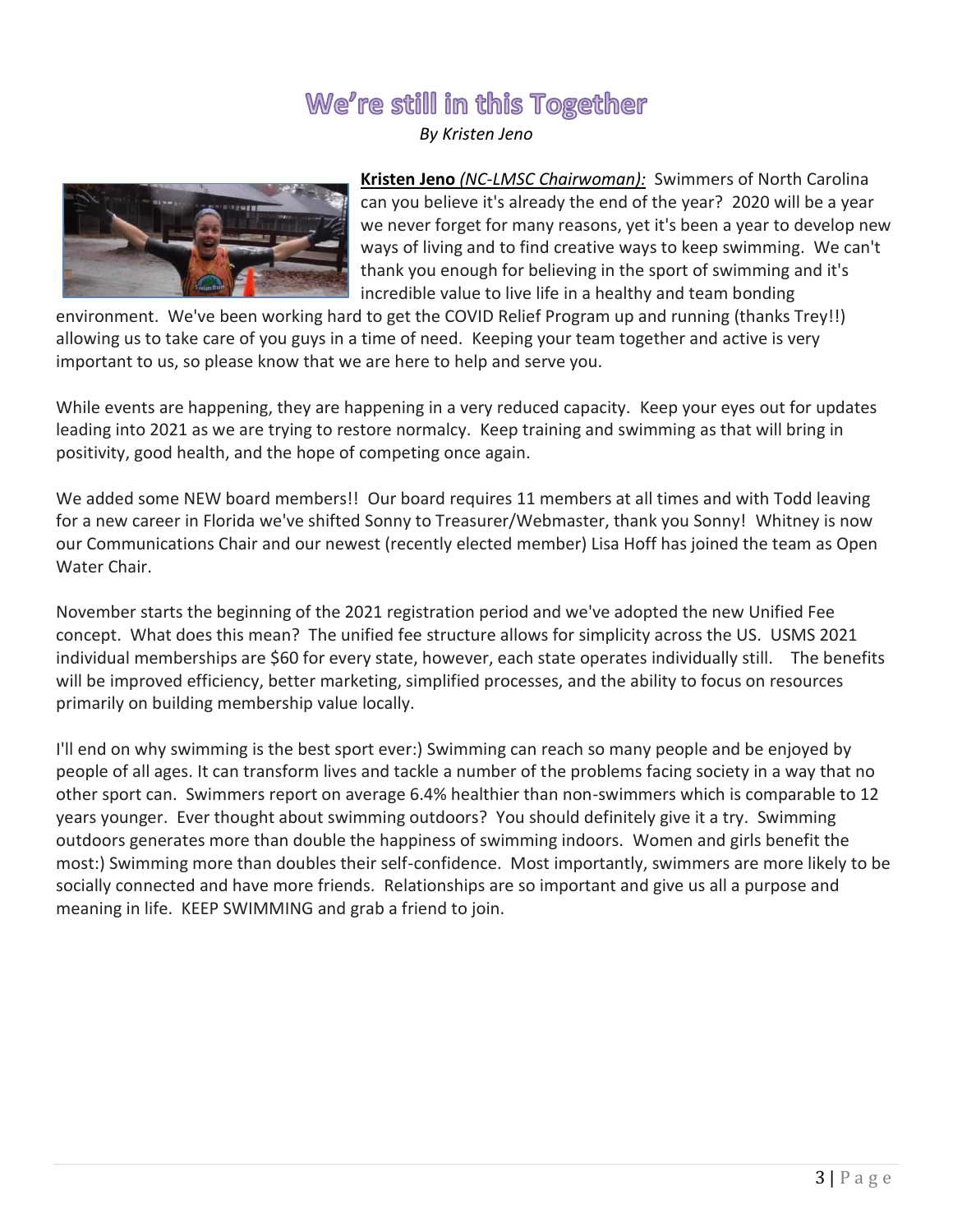## **COVID Relief Proposal**

*Contributions from Trey Taylor, LMSC Vice President*

North Carolina LMSC Membership,

The NC LMSC Board is pleased to announce we have been granted Matching Funds from the USMS National Office to use towards a COVID-19 Relief Grant.

All NC LMSC Clubs with **6 or More** members will be eligible for this grant. In addition, the club must have a valid **Business Tax ID** and be in good standing with USMS and NC LMSC. Clubs must also supply a completed W-9 form.

Grants will be awarded based on club membership as of **May 31st, 2020**. All clubs will receive \$10 per swimmer (\$5 from NC LMSC, \$5 from USMS), all Gold Clubs will receive \$16 per swimmer (\$8 from NC LMSC, \$8 from USMS).

Please use the application that is included with this letter to apply. Yours in Masters Swimming, -The NC LMSC Board

## **NC LMSC COVID-19 Relief Grant Application**

### **Who is Eligible?**

- All NCMS Clubs/Workout Groups in good standing (whether you are in or out of the water currently).
- Have a Valid Business Tax-ID

### **Club/Workout Group:**

- Name:
- Address:
- City/State/Zip:
- LMSC:
- Number of USMS Members (as of May 31, 2020):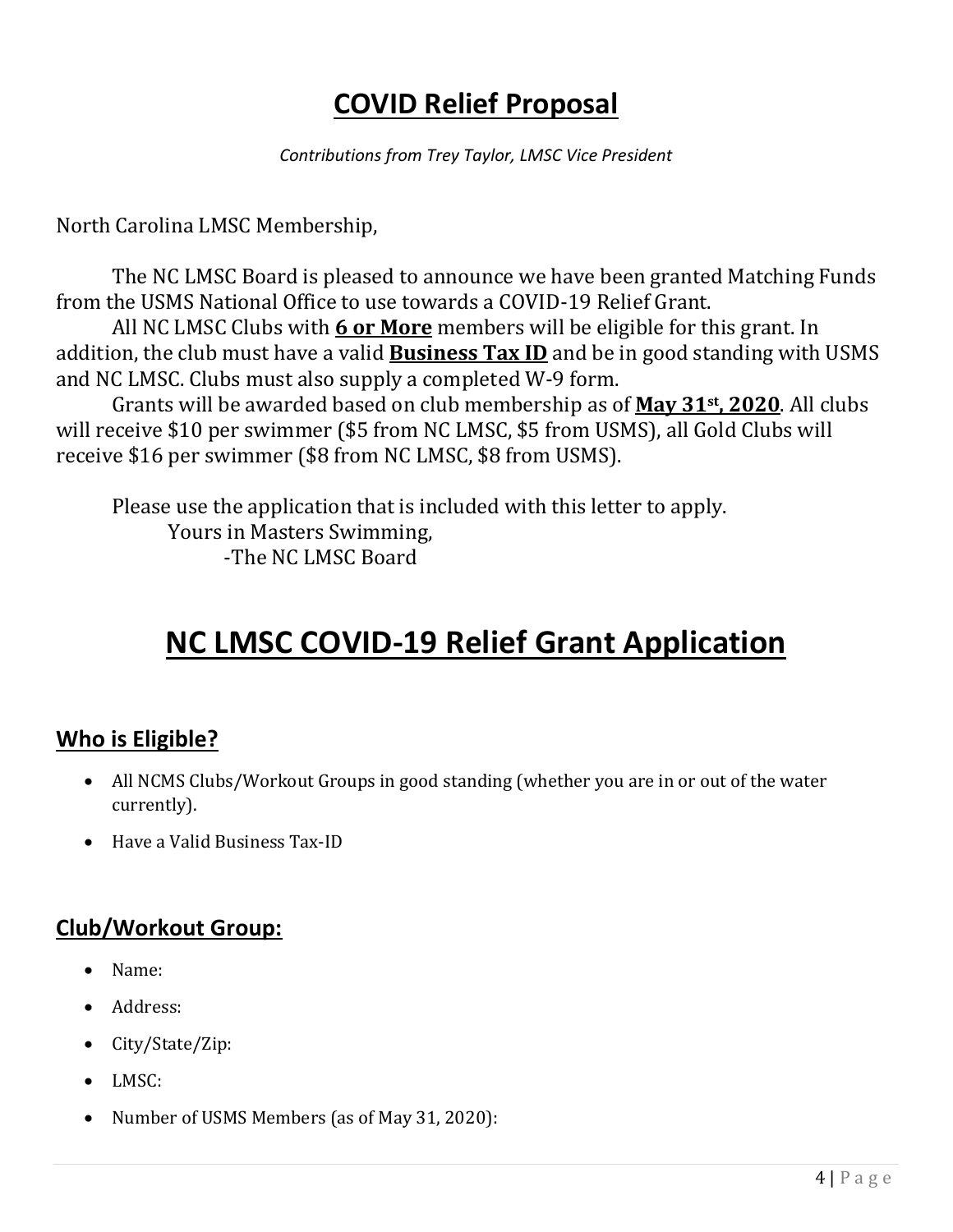- Type of Business Entity (I.E. Tax Exempt/Sub S Etc)
- Federal Tax ID #:
- Gold Club:  $\square$

### **Club Contact:**

- Name:
- Email Address:
- Phone Number:
- Address (If different than Club Address):

### **Person Completing This Application (If different from Above):**

- Name:
- Email:
- Phone:

#### **Provide written statements and documentation for the following:**

- A description of the financial hardship your program has endured due to the COVID-19 pandemic or are planning to endure based on social distancing guidelines. Examples below:
	- $\circ$  A shortfall in reserves and cash flow due to loss of revenue for recurring monthly expenses including coaches pay and administrative expenses. Need additional lane space to accommodate swimmers due to social distancing guidelines.
	- $\circ$  Need to rent space at an alternative facility due to longer-term closure of current pool (e.g. many high school and college facilities are closed until at least the fall).
	- o Need funds to cover additional hours for coaches to be on deck due to social distancing guidelines.
	- o Need funds to cover costs associated with requisite facility lifeguards due to social distancing guidelines.
	- $\circ$  Need funding to cover additional insurance requirements required by the facility.
- What specific dollar amount do you need to restart your program, when guidelines permit and how will the funds be spent?
	- o When do you anticipate restarting your program?

**Provide a completed W-9 Form for your program.**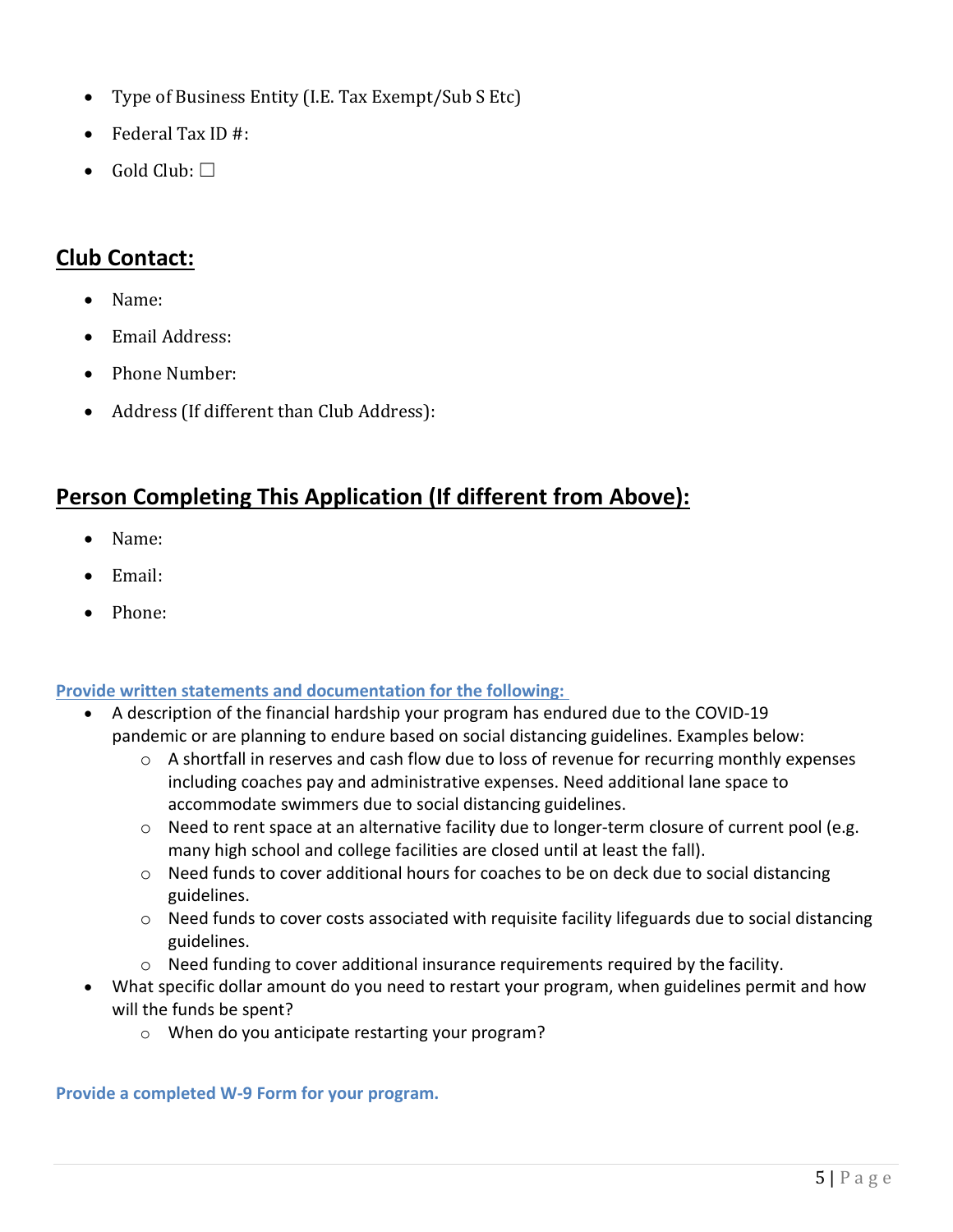## **Fitness Article from our Fitness Chair**

*Contributions from Scott Dallamura, LMSC Fitness Chair*

Fitmess!

We all love to swim. We know it's great for our bodies, our minds and our souls. We know it's a great way to get and stay in shape. It's amazing how many benefits we see just as side effects of doing the thing we love! But it's possible to have too much of a good thing!

### **Variety is the spice of life**

Yup, it's a cliché. But did you know that variety is also the secret sauce to fitness? Doing the same thing every day is going to get your body used to doing that same thing every day. While this may be great for really dialing in your technique, in terms of fitness your body will see diminishing returns – if not injury from overuse!

In the same way that our coaches vary our swimming workouts to keep us from getting bored, we can see a lot of benefits from branching out and challenging our bodies to do something different. This is where dryland, weight training, cross-training and stretching all come in! A quick dryland and dynamic stretching routine can make for a great warmup, whether before practice or a race.

Cross-training and weight training are fun and effective ways to increase our strength and fitness. Building a strong core especially can lead to better health overall, and if you care about performance, well, everything comes from your core. So investing a little time here will provide long-lasting benefits in all areas of your life. And as we get older, weight training is a great way to keep us feeling young and healthy, as well as maintain bone density and build that muscle that helps us stay lean. Maybe we won't all be burning 14000 calories a day like some famous athletes, but studies do show that a pound of lean muscle can help you burn up to 60 additional calories a day – just by being there!

So make like a tree and branch out! Next time we'll talk about some easy swimming-specific dryland and stretching ideas to help us stay injury-free.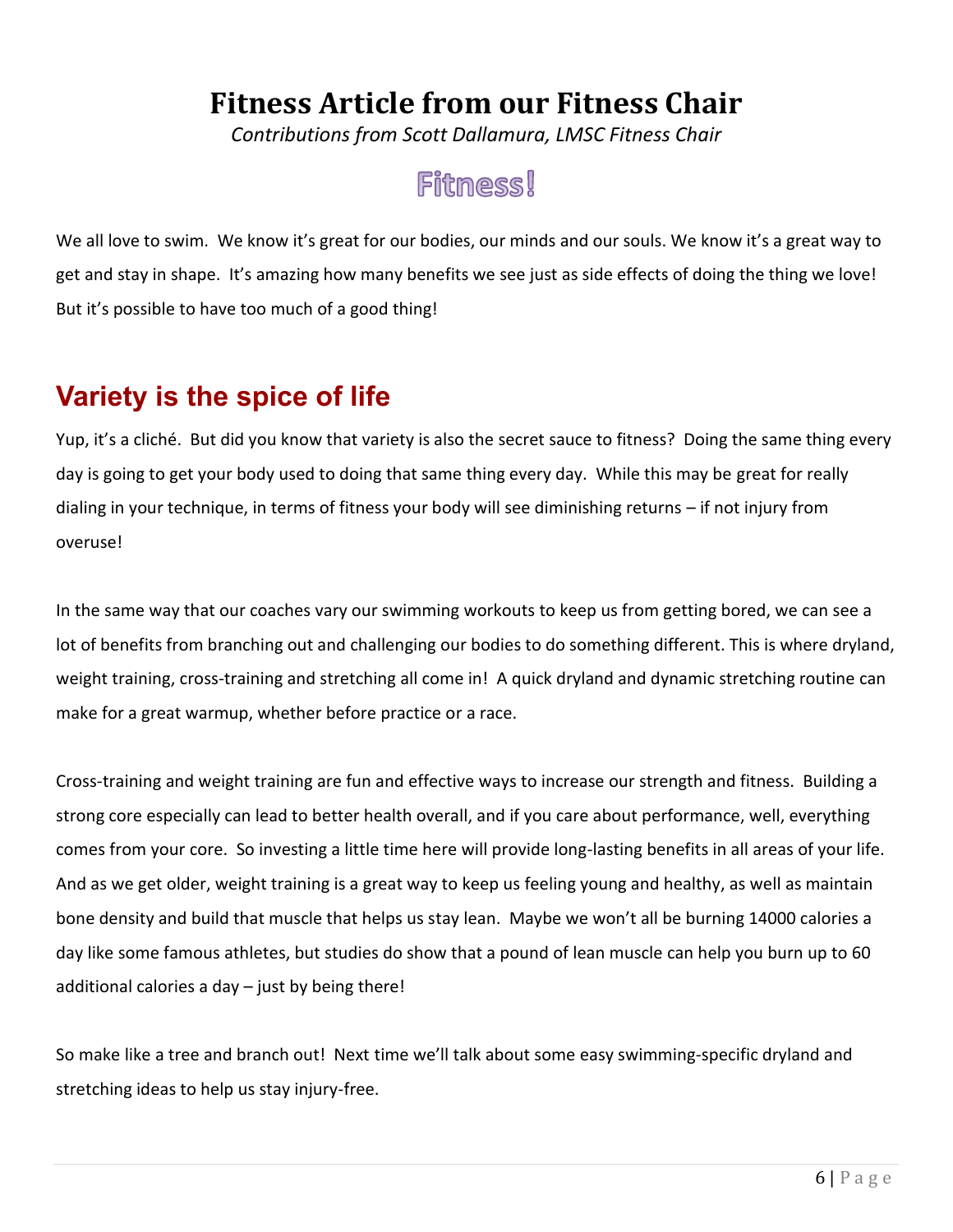

## **Featured NCMS Member1:**

# *Chandra Barck*



*Chandra received tuition support from our NC-LMSC and completed the 2/23/2020 ALTS Course in Charlotte NC…*

I have many experiences in my life that has helped me decide on my path to become a swim instructor/coach, but I would say it all started back when I first started competitive swimming, around the age of 9. A little background about myself, I was in a military family who traveled to many states/countries until I went off to college. Around the time I started competitive swimming, I was in a new school, in a new place, and I didn't know anybody. My first day of swim practice was scary but Coach Beth made it all special. She made me realize that new places aren't scary. After being with her for three seasons I improved on all my strokes and she made me believe I could dream big. At any age, its important to know that you matter and you can achieve anything as long as you believe in yourself. Coach Beth made me recognize that. During College, I was reminded of Coach Beth when they had openings at the local Y for swim instructors and I quickly wanted to be in the water to teach all ages that their dreams of swimming can be achieved. Since that moment, I have been trying my best to get into all programs the swim world has to offer. I know I have a long way to go until any higher level coaching but where I am now is a start.

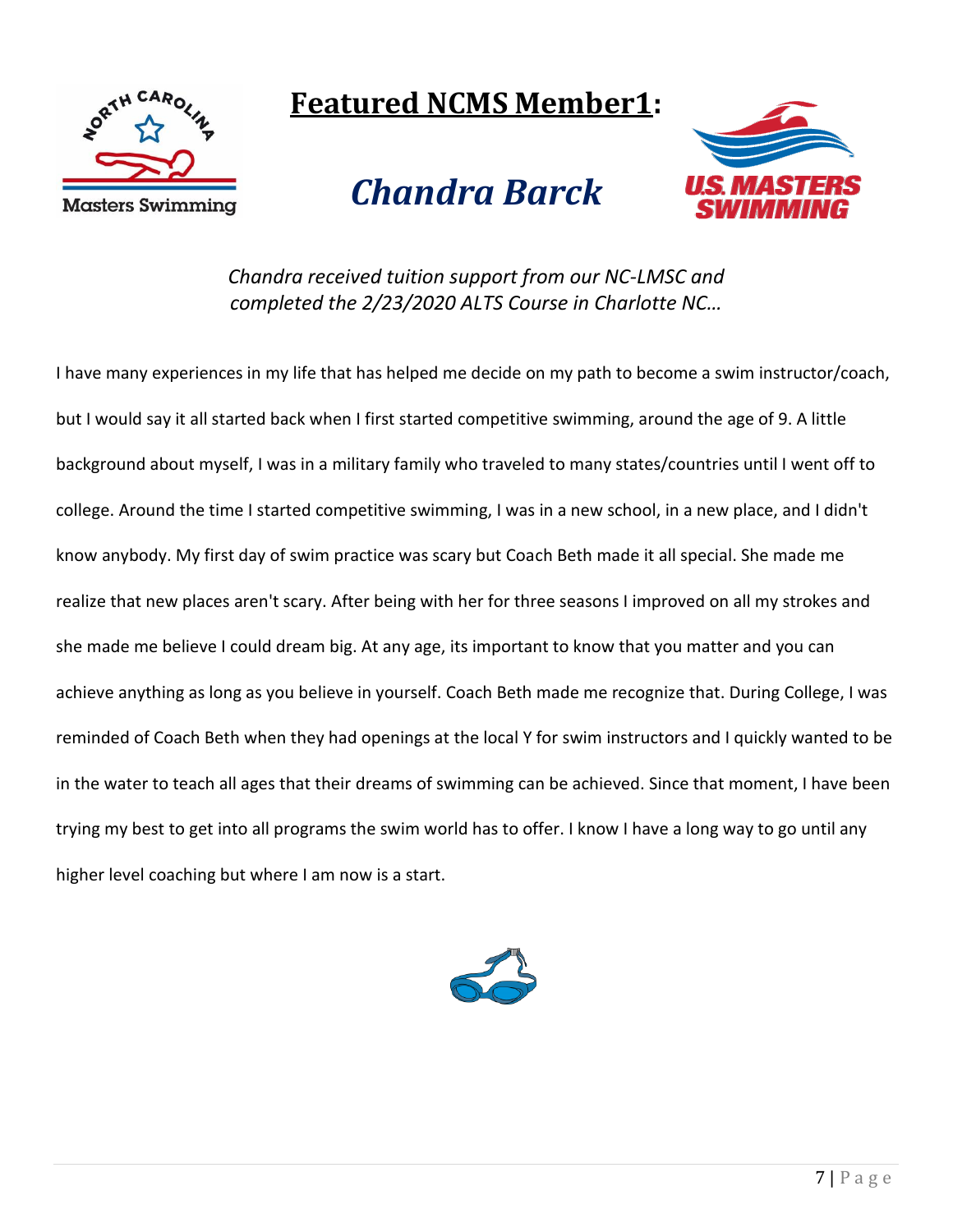

## **Featured NCMS Member2:**

# *Jamie Miller*



### *Jamie received tuition support from our NC-LMSC and completed the Feb. 22-23 USMS Education in Charlotte NC…*

#### **Why is Swimming Important to me?**

#### Growth and Development

It was a sport that I excel in, while I was young. I was best on my street in the of West Philadelphia and it became a sport that I receive respect in my neighborhood. I was extraordinarily strong swimmer in West Philadelphia. My first team was with PDR at Sherwood center on 5500 Christian Ave. I was the MVP in Jr. High and High School.

It seems that everything I was doing was surrounded by water. I receive a scholarship from the Red Cross to take a Water Safety Instructor and Lifeguard Class in the Poconos. That was a special time in my life. I had another chance to see a different part of Pennsylvania. This gave me the opportunity to meet people out of my environment. To see different environment was something I needed at that time. I also join the Polar Bear Club while I was there. (That was a challenge and an experience of a lifetime. I would never do again).

#### Develop strong work ethics in the pool and in the work Environment

• When I came back from taking course in the Poconos, I received a summer job as a YMCA camp counselor in Medford New Jersey. The name of the YMCA camp was camp Ockanockon. This was another adventure and experience in my life as young adult who never been camping before. Now I was learning to deal with all types of cultures and challenges and living in the wilderness. Remember this was a young adult who never really went out of West Philadelphia. It was somewhat scary the first week. Because it was something new. The camp was beautiful area during the day and pitch dark at night. Swimming in a cedar lake was something I never done before in my life. Then having the responsibility to be head lifeguard at a Cedar Lake was very nerve ranking but it was great experience. But at 17 years old that was a lot of responsibility to oversee four lifeguards and sixty kids in a Cedar Lake.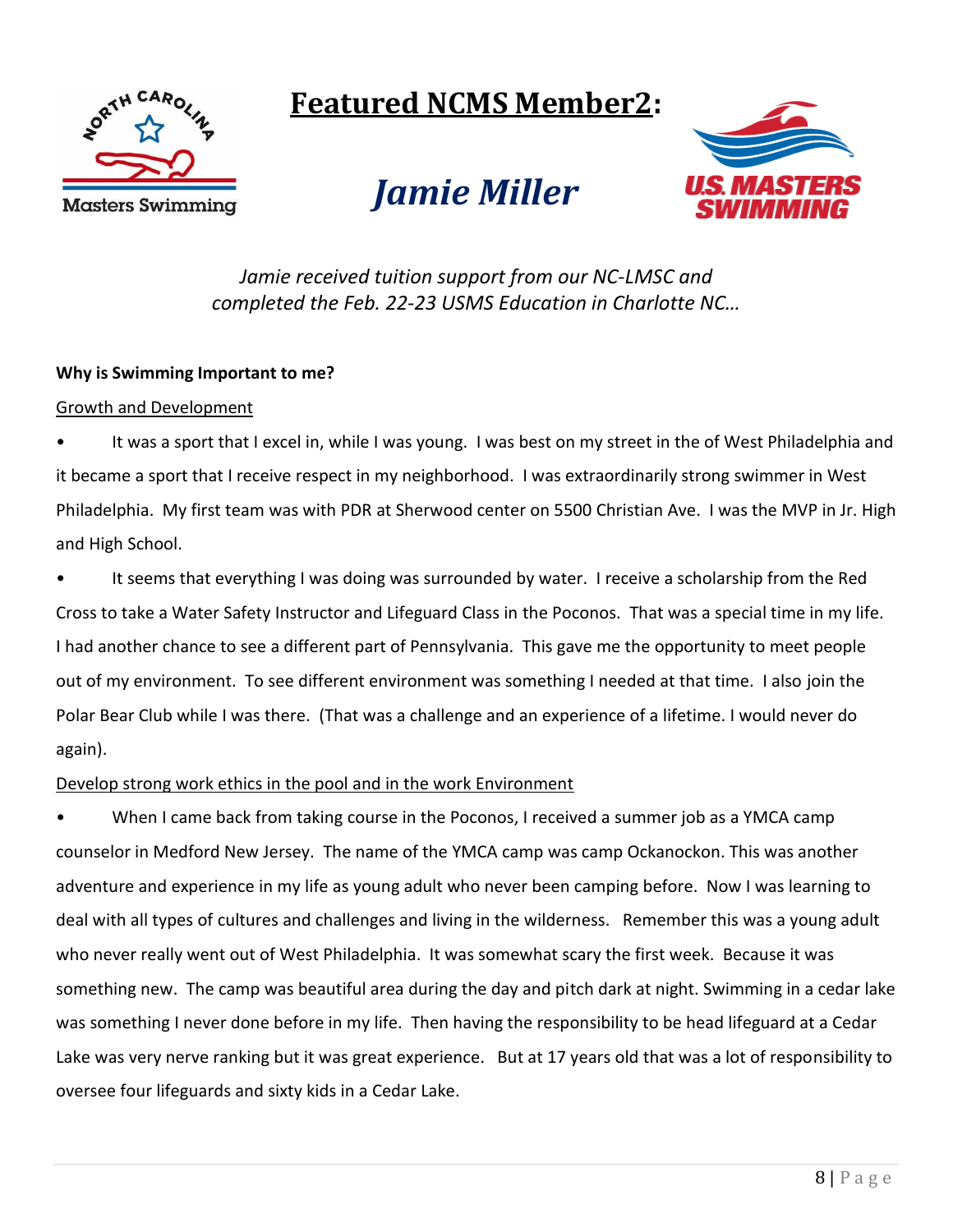#### Developing Sense of Responsibility

• My first semester I walk on the swim team at North Carolina A&T. I received a Partial Scholarship. This was gift from GOD. While I was in college, I work at the Hayles Taylor YMCA has a Lifeguard and Swim Coach.

• I also work YWCA in Greensboro has a lifeguard after graduation and working at Burlington Industries.

• My son and daughter both learn to swim before they could walk. I learn an especially important lesson with my daughter. I failed to give her the opportunity to choose a sport vs. the father having her to chase his dreams. I had her swimming with GSA, but her heart was in it. Then at 10th grade she gave it up. She told she was doing it for me. I learn that you must give your children opportunity to make choices and decisions on what that want to do in their life. Sometimes fathers want their children to chase the dreams they did not accomplish.

#### Setting Goals through swimming and Life

• Swimming also gave me the opportunity to meet new people and make new friends. It also gave me the opportunity to visit different states in the USA and different countries. Opportunity to learn different cultures.

• Now that I am retire from Procter & Gamble. I am now having fun coaching master swimming at the Bryan YMCA and working with the Learn to Swim Program at the Greensboro Aquatic Center. Now it is time to give back and help others develop their growth through swimming.

• I have designed an enrichment program the Greensboro Aquatic center encourage wellness and fitness to adults.

• Working with Blind adults in enhance their swimming ability.

**Conclusion:** Swimming has been good to me. Now it is time to teach others and promote swimming to others who may not have the chance to learn. Swimming is more than learning to swim. Its helps develop yourself and challenge yourself to do better. You take from what you learn from swimming and place it everyday life. It helped develop me as individual, regarding dealing with people of all cultures and children. This is what keeps you young and vibrate. My goal is to teach adults and minorities how to swim and influencing a wellness program for adults. This past August, I had a heart attack and I feel what save me was swimming. I regard swimming as pre-maintenance to the body. I feel you must prepare your body to grow old.

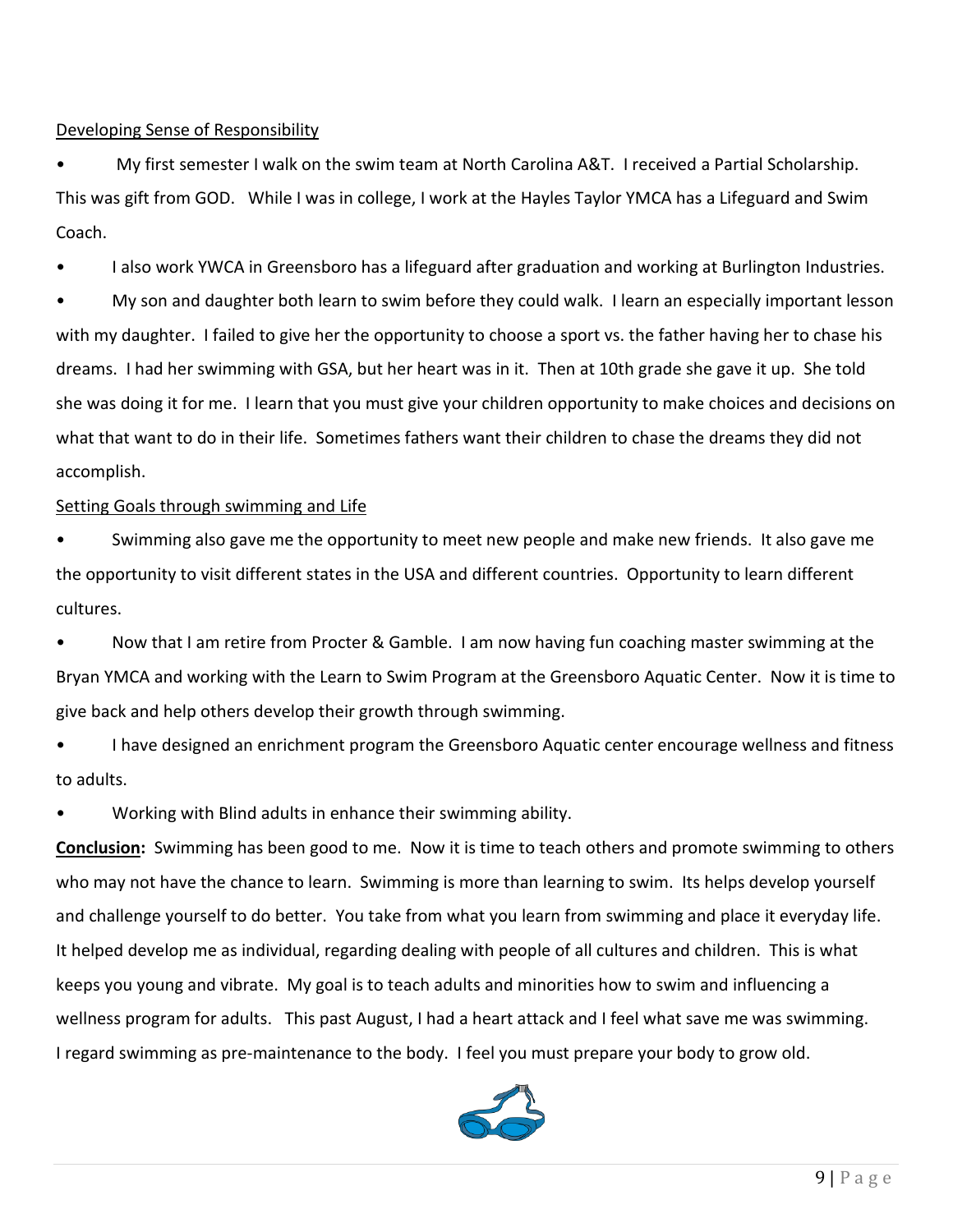## **USMS and NCMS-sponsored Swimming Programs**

### **MASTERS** VIMMIN **HIGH PERFORMANCE CAMP**

10th Anniversary, Greensboro 2021

**10TH ANNIVERSARY EDITION OF HPC!** 

With an All-Star Lineup of Award-Winning Coaches including the world-famous Dr. G!





Kerry O'Brien

**Nadine Day** 

Susan Ingraham

**Cokie Lepinski** 



Genadijus Sokolovas

**HOSTED BY:** 

**Trey Taylor** 

For Masters swimmers of all levels who are interested in improving their swimming performance and experience.

For more info or to reaister, visit: www.trianglesportscommission.com/usms-hpc/

This will be the final HPC ever, so get registered today! August 21-26, 2021





### **NC Swimming Hall of Fame Induction Rescheduled for 2021**

**Cary, NC:** The North Carolina Swimming Hall of Fame has again pushed back the Induction Ceremony. With the current climate still unsafe, we have made the decision to push back to 2021 from our most recent date for the Ceremony of Friday, September 18, 2020 (previously rescheduled from the original NCSHOF Induction Ceremony date in March). The new date will most likely coincide with next year's 2021 US Masters Spring

Nationals, which is scheduled for April 29 - May 2 at the Greensboro Aquatic Center in Greensboro, NC. More details to come.

If you previously bought tickets to the Ceremony, you are all set for next year.

If you have further questions, please reach out to the contact below.

Collins Lowder - [clowder@trianglesportscommission.com](mailto:clowder@trianglesportscommission.com)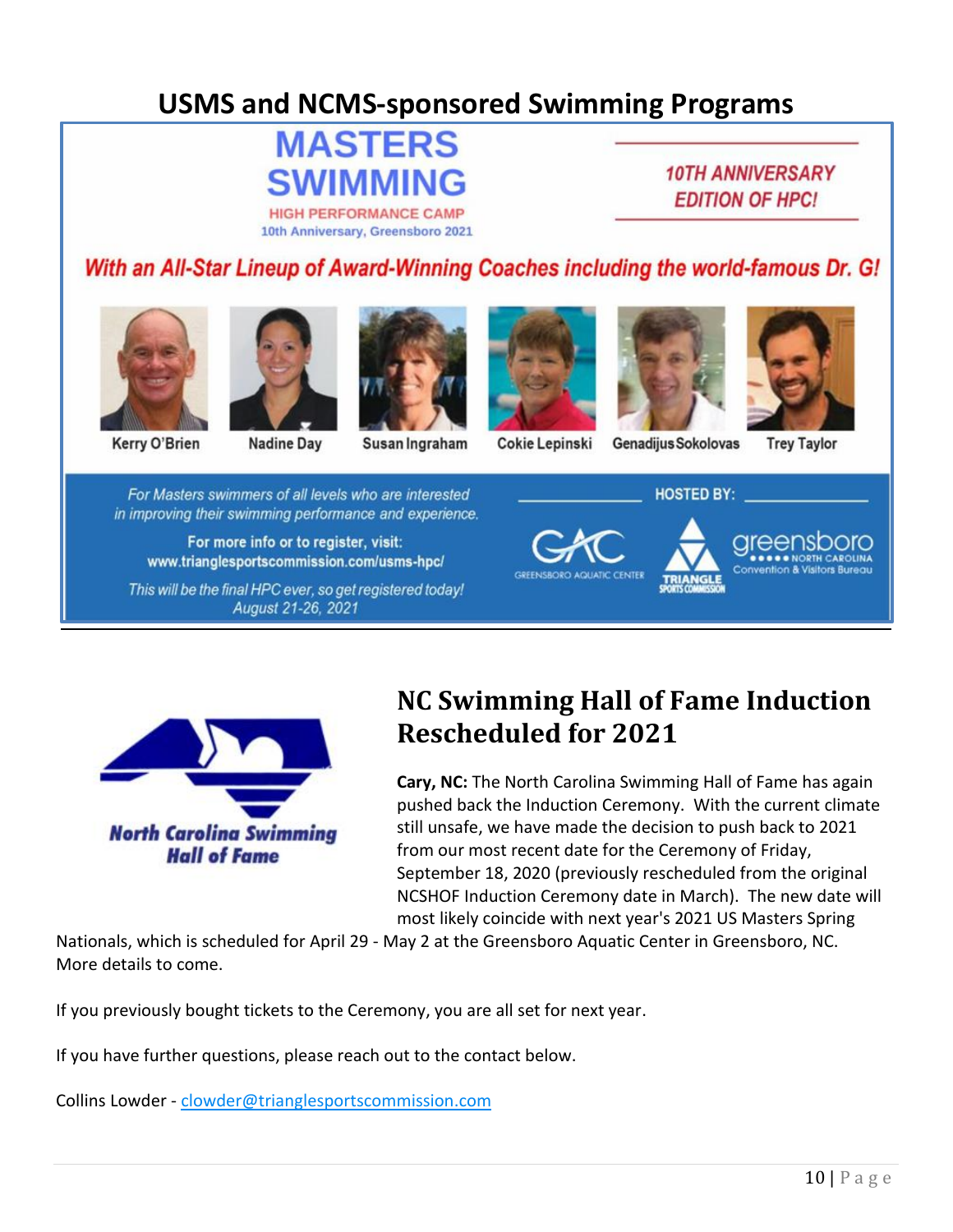# NORTH CAROLINA LMSC OFFICER

*Our LMSC is represented by officers from all corners of North Carolina*

#### **Visit our NCMS Website: [www.ncmasters.org](http://www.ncmasters.org/) [www.facebook.com/NorthCarolinaMastersSwimming](http://www.facebook.com/NorthCarolinaMastersSwimming)**

| <b>POSITION</b>                                              | <b>OFFICER</b>           | <b>CITY/TOWN</b> | <b>CONTACT EMAIL</b>      |
|--------------------------------------------------------------|--------------------------|------------------|---------------------------|
| <b>LMSC Chair</b>                                            | <b>Kristen Jeno</b>      | Wilmington       | kbs1011@gmail.com         |
| Vice Chair                                                   | <b>Trey Taylor</b>       | Gastonia         | gatorsmasters@gmail.com   |
| Secretary, Membership Coordinator,<br><b>Sanctions Chair</b> | <b>Joanne Wainwright</b> | Greensboro       | joswims@twc.com           |
| <b>Treasurer and Webmaster</b>                               | <b>Sonny Nguyen</b>      | Mooresville      | snguyen925@yahoo.com      |
| At large member - Open Water Chair                           | Lisa Hoff                | Raleigh          | LisaJHoff@gmail.com       |
| At large member - Coaches Chair                              | <b>Celia Wolff</b>       | Wilmington       | ikeepswimming@gmail.com   |
| At large member - Fitness Chair                              | <b>Scott Dallamura</b>   | Durham           | scott.dallamura@gmail.com |
| At large member                                              | <b>Megan Lassen</b>      | Winston-Salem    | swim2win4u@gmail.com      |
| At large member - Communications Chair                       | <b>Whitney Hauser</b>    | Gastonia         | whitneyhauser21@gmail.com |
| At large member - Records & Top 10 Chair                     | <b>Sara Dunn</b>         | Charlotte        | sdunn102@gmail.com        |
| At large member - Official's Chair                           | <b>Bill Luse</b>         | Jacksonville     | wclswim@ec.rr.com         |



### Introducing Lisa Hoff...

The NC LMSC Board is excited to introduce **Lisa Hoff** as our new Open Water Chair. Lisa swims with the RAM workout group and has a passion for open water swimming. She has participated in more than 40 open water events, many in North Carolina and events in Maryland, Michigan, South Carolina, Illinois, Montana, and Wales. She has also explored the waters of the Galapagos, swimming along side giant sea turtles, iguanas, seals, and a rainbow of brightly colored fish!

As the Open Water Chair, Lisa would like to increase the number of open water training opportunities and OW events in North Carolina. She hopes to organize, coordinate, and provide open water clinics across the state in an effort to recruit more swimmers into OW swimming.

Lisa is excited to share the many benefits of open water swimming and how it can profoundly change one's life. She would work diligently to create and support safe and enjoyable open water opportunities for the USMS swimmers in North Carolina.

We are happy to have her as part of our team!